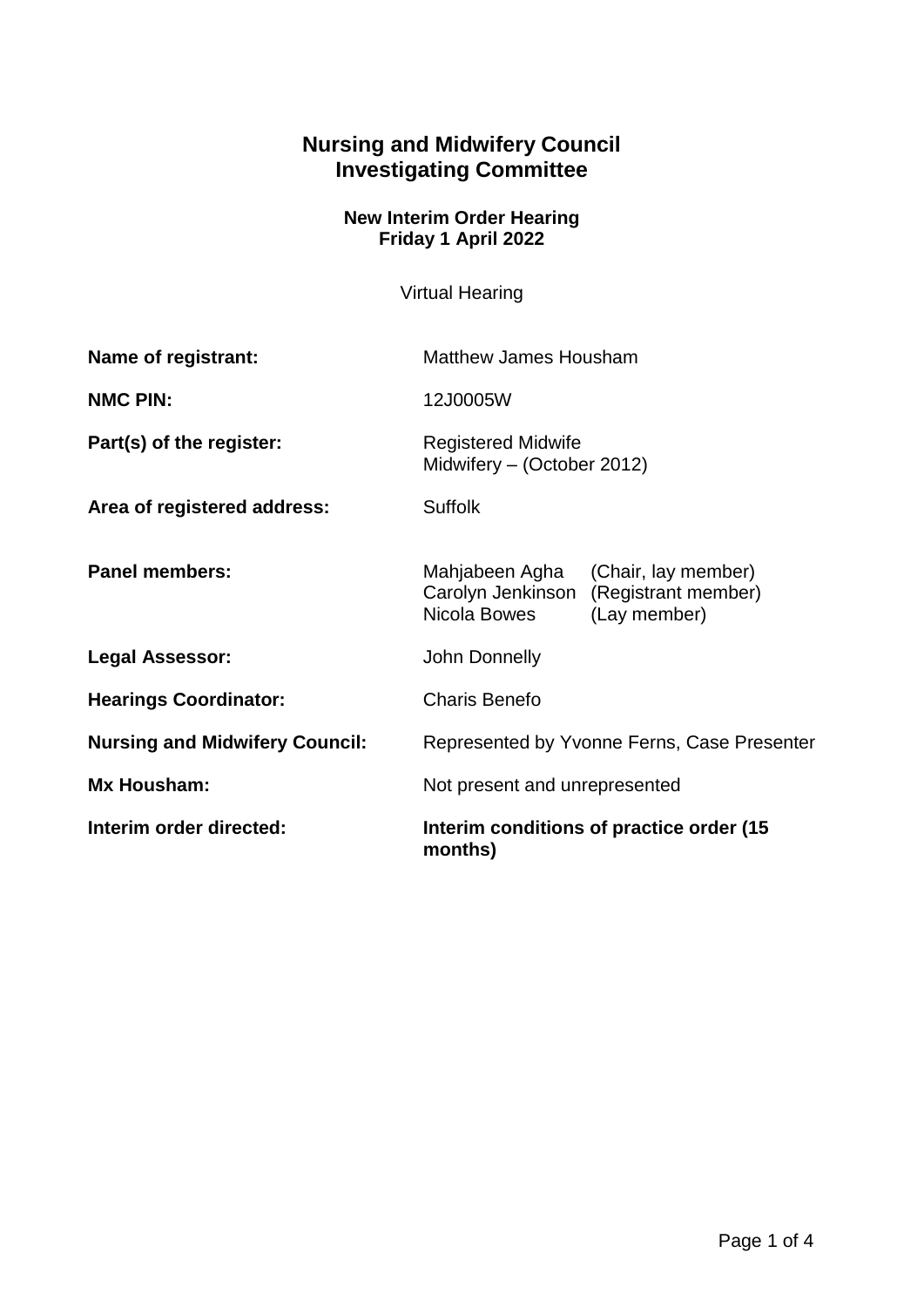## **Decision and reasons on interim order**

The panel decided to make an interim conditions of practice order for a period of 15 months.

The panel has determined that the following conditions are proportionate and appropriate:

For the purposes of these conditions, 'employment' and 'work' mean any paid or unpaid post in a nursing, midwifery or nursing associate role. Also, 'course of study' and 'course' mean any course of educational study connected to nursing, midwifery or nursing associates.

- 1. You must limit your midwifery practice to one substantive employer. This must not be an agency.
- 2. You must not be the sole midwife in charge on any shifts.
- 3. You must ensure that you are supervised any time you are working. Your supervision must consist of:
	- Working at all times on the same shift as, but not always directly observed by, a registered midwife.
- 4. You must meet with your line manager, mentor or supervisor every two weeks to discuss your clinical practice relating to:
	- Medicine management
	- Record keeping
	- Safeguarding
	- Referrals
	- Handovers
- 5. You must obtain a report from your line manager, mentor or supervisor. This report must contain details of your clinical practice, with particular reference to:
	- Medicine management
	- Record keeping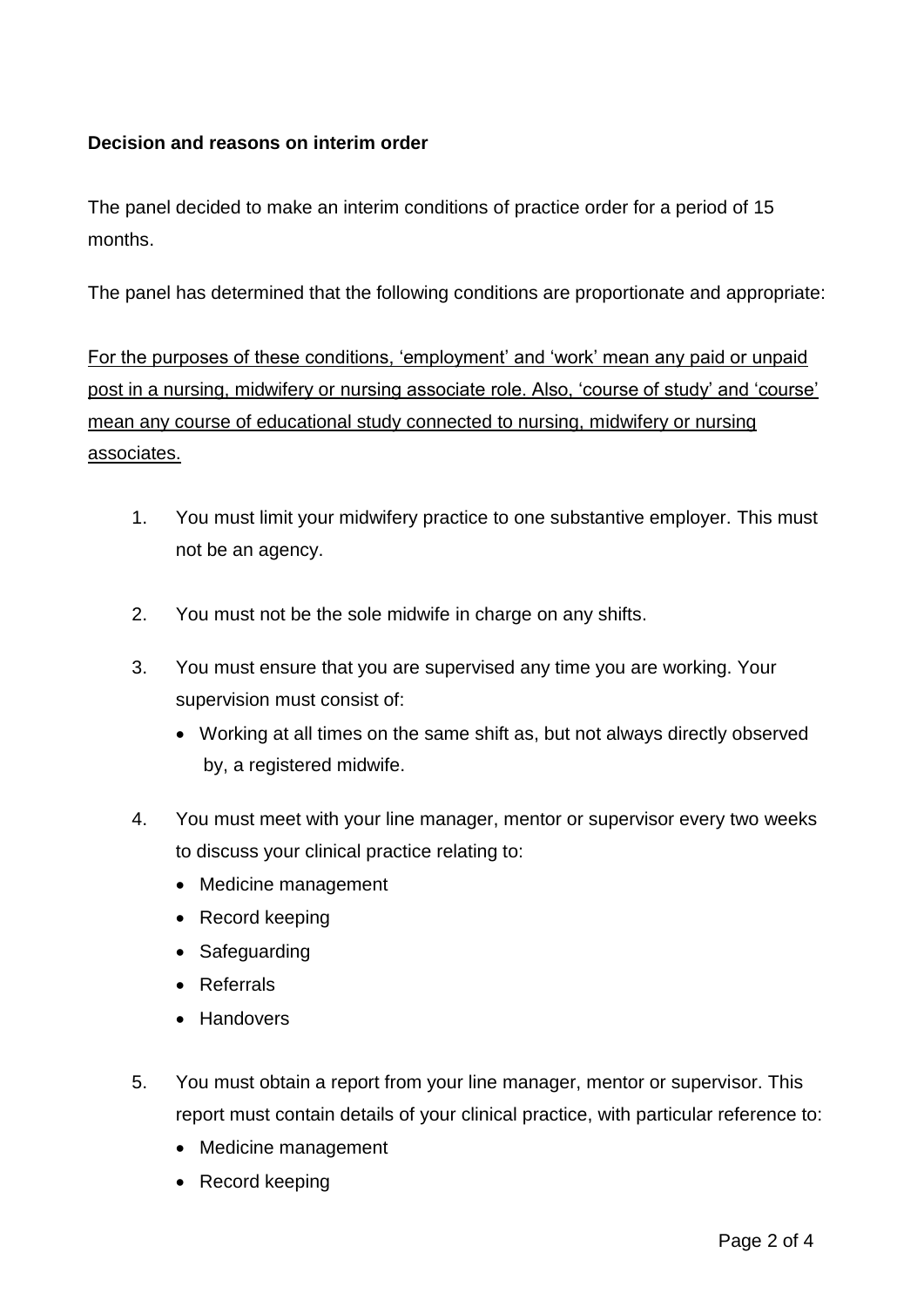- Safeguarding
- Referrals
- Handovers

You must send your case officer a copy of this report prior to any review hearing.

- 6. You must keep us informed about anywhere you are working by:
	- a) Telling your case officer within seven days of accepting or leaving any employment.
	- b) Giving your case officer your employer's contact details.
- 7. You must keep us informed about anywhere you are studying by:
	- a) Telling your case officer within seven days of accepting any course of study.
	- b) Giving your case officer the name and contact details of the organisation offering that course of study.
- 8. You must immediately give a copy of these conditions to:
	- a) Any organisation or person you work for.
	- b) Any employers you apply to for work (at the time of application).
	- c) Any establishment you apply to (at the time of application), or with which you are already enrolled, for a course of study.
	- d) Any current or prospective patients or clients you intend to see or care for on a private basis when you are working in a self-employed capacity.
- 9. You must tell your case officer, within seven days of your becoming aware of:
	- a) Any clinical incident you are involved in.
	- b) Any investigation started against you.
	- c) Any disciplinary proceedings taken against you.
- 10. You must allow your case officer to share, as necessary, details about your performance, your compliance with and / or progress under these conditions with: